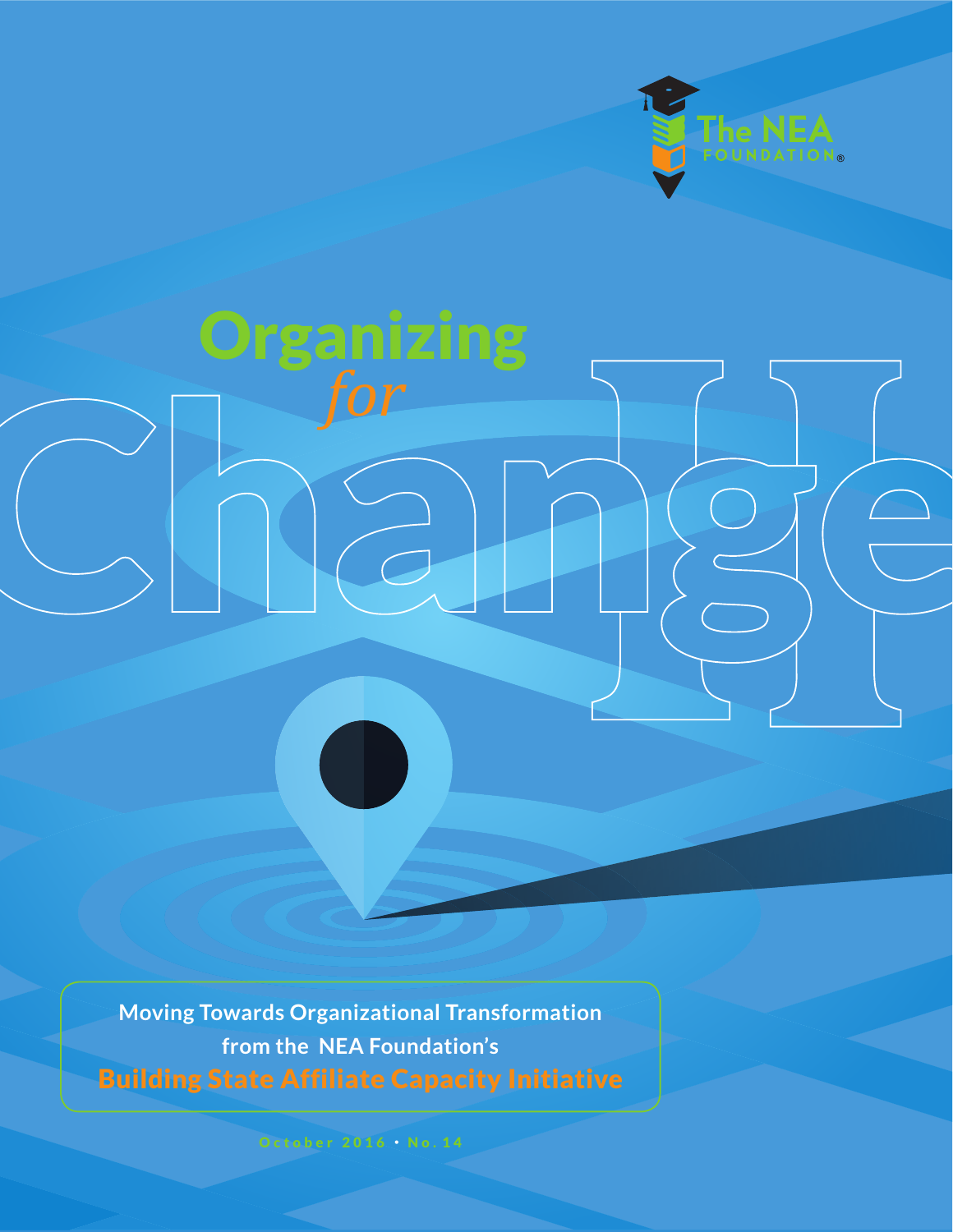### About the NEA Foundation

The NEA Foundation is a public charity supported by contributions from educators' dues, corporate sponsors, foundations and others who support public education initiatives. We partner with education unions, districts, and communities to create powerful, sustainable improvements in teaching and learning. Visit neafoundation.org for more information.

The NEA Foundation Board of Directors is comprised of savvy and strategic leaders from a diverse set of fields. Each offers a unique perspective on public education, drawn from his or her own experience and relationships within the public, private, non-profit, and government sectors. The Foundation benefits greatly from their thinking, their work, and their commitment to education reform. They include:

Sharon Gallagher-Fishbaugh, *Chair* Crystal Brown, *Immediate Past Chair* Donna Meacham Blackman, CPA, *Secretary-Treasurer* Nick Archuleta Katie Blot Kevin A. Anderson Dáaiyah Bilal-Threats Sean Patrick Corcoran Pedro DeJesús Lily Eskelsen García Peter H. Heckman Joni L. Henderson Christian L. Duffus Jeff Freund Julian Vasquez Heilig Stacey A. Herndon Paige Johnson Carmen Ortiz-McGhee Katherine Underwood Maryann Woods-Murphy Valeria Lassiter Harriet Sanford, President & CEO Sändra Walker Cathy D. Zier

#### About the NEA Foundation's Building State Affiliate Capacity Initiative

The landscape of public education continues to change, with significant changes in the composition of the educator workforce and student demographics and a dynamic, global world that requires today's students to master 21st century skills. As the landscape shifts, so do the needs of the educators that NEA serves. The NEA Foundation's Building State Affiliate Capacity Initiative was launched in the fall of 2013 and supported four NEA state affiliates—Colorado, Kentucky, Illinois, and Utah—as they sought to expand their mission and role in a variety of ways. It was designed to test whether state affiliate influence and relevance to both its members and the broader educational community increased by expanding services and building skills in support of the professional needs of educators and their students.

#### About The NEA Foundation Reports and Issue Briefs

Occasional reports issued by the NEA Foundation provide in-depth coverage and analysis of innovations designed to increase teaching effectiveness and student achievement. Selected innovations are drawn mainly from the NEA Foundation program sites. Issue Briefs provide an engaging snapshot of impactful features of NEA Foundation's collaborative partnerships.

### Acknowledgements

The NEA Foundation would like to thank the Bill & Melinda Gates Foundation and the National Education Association; without their support, this initiative would not have been possible. We would like to thank the leadership teams of the Colorado Education Association, the Illinois Education Association, the Kentucky Education Association and the Utah Education Association for their thoughtful and candid partnership throughout this initiative and for the courageous leadership in their approach to change. We are also grateful for the efforts of Dan Burkhalter and Liz Dunning, lead Foundation contributors to this report, as well as Meg Porta, Nancy Moll, and Edith Wooten for their guidance throughout this initiative.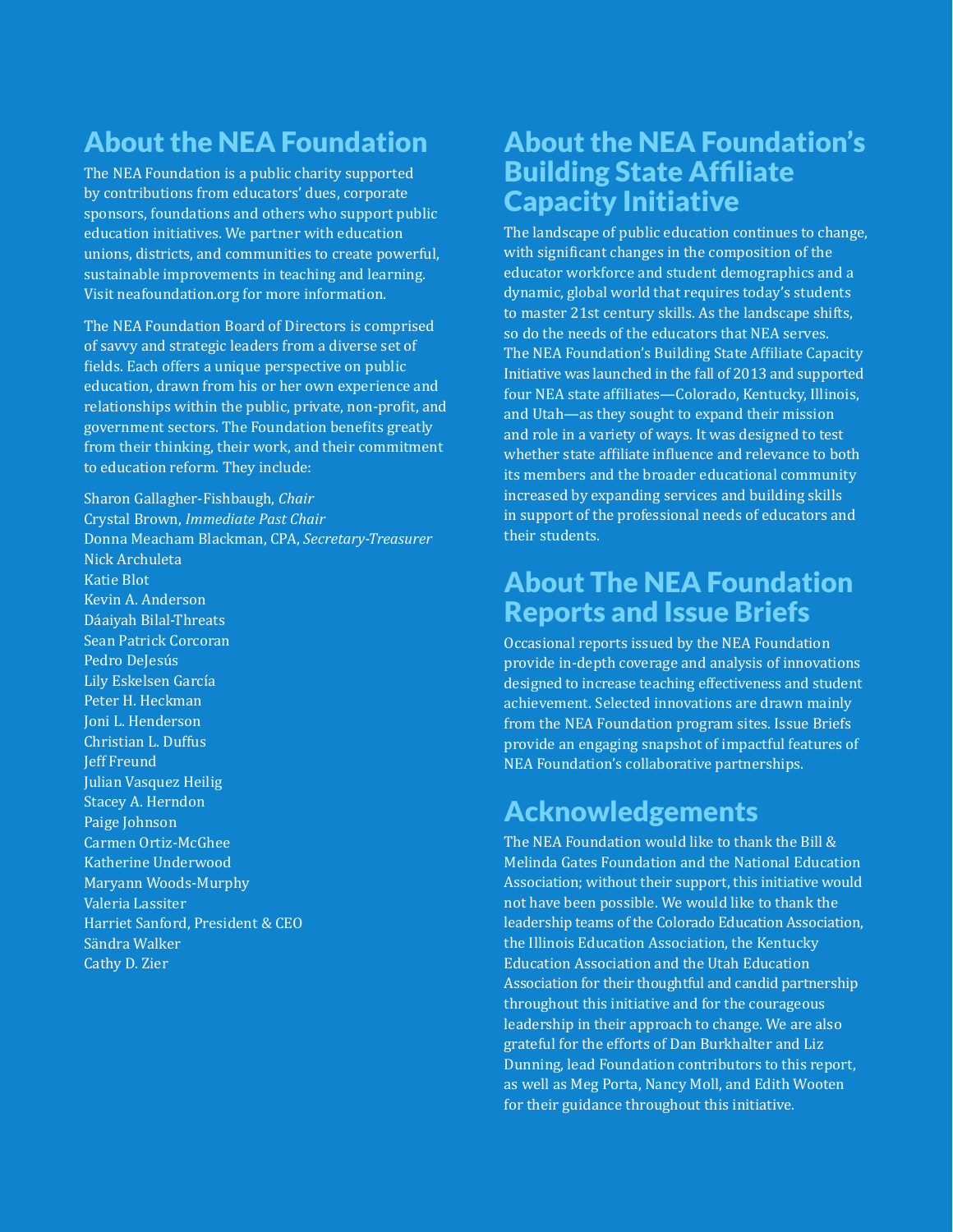# Contents

| <b>Introduction</b><br>Organizational Development and Unions: What We Know                                                                                                                     |  |
|------------------------------------------------------------------------------------------------------------------------------------------------------------------------------------------------|--|
| <b>Getting Started</b>                                                                                                                                                                         |  |
| Senior Leadership                                                                                                                                                                              |  |
| Coaching                                                                                                                                                                                       |  |
| <b>Expanding the Circle</b>                                                                                                                                                                    |  |
| <b>Mapping A New Course</b>                                                                                                                                                                    |  |
| Establishing a Leadership Team                                                                                                                                                                 |  |
| • Identifying the Team                                                                                                                                                                         |  |
| • Setting Expectations and Norms                                                                                                                                                               |  |
|                                                                                                                                                                                                |  |
| • Coaching and Facilitating                                                                                                                                                                    |  |
| <b>Acknowledgment of Collective Need:</b><br><b>Creating a Shared Vision</b><br>Planning and Redesign<br>• Identifying Areas of Need With Gaps Analysis<br>• Prioritizing<br>• Creating a Plan |  |
| <b>Implementation and Execution</b>                                                                                                                                                            |  |
| Developing a Rollout Plan                                                                                                                                                                      |  |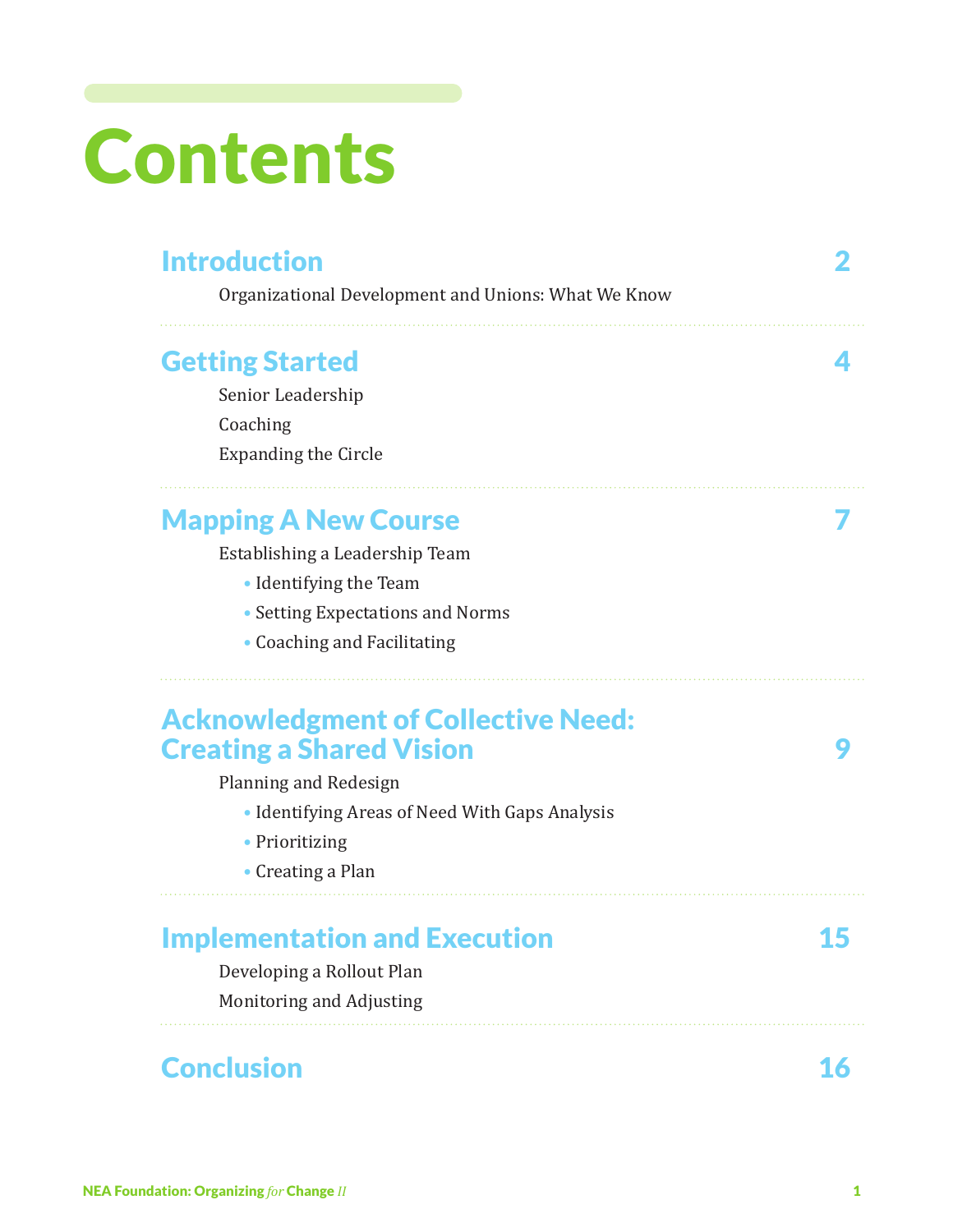# Introduction

At the national, state, and local level, the work to align union activities with issues of teaching and learning that began with Bob Chase's call for "new unionism" in the 1990s is reaching something of a tipping point.

In the face of redoubled political challenges, unions at all levels are creating a new value proposition for members by emphasizing their leadership role in issues of teaching and learning. Doing so would have demonstrable value even in a world in which unions faced no challenges—polling has consistently placed teaching and learning among members' top priorities for decades. In the face of political opposition, this transformational shift to encompass professional advocacy in concert with traditional organizing strategies becomes all the more critical to build and maintain coalitions of parents, business leaders, and other stakeholders. It also serves to reinforce the legitimacy of the teaching profession and the organizations that represent it at a time when both are being consistently undermined.

For the past several years, the NEA Foundation has focused its efforts on transformational change through a partnership with four state affiliates. With support from a grant from the Bill & Melinda Gates Foundation, the *Building State Capacity Initiative* launched in 2013. Building on its decade-long work with local affiliates across the country through the *Closing the Achievement Gaps Initiative* and *Institute for Innovation in Teaching and Learning,* the Foundation supported leaders in Colorado, Kentucky, Illinois, and Utah as they worked to realign their organizations, leadership, and staff to meet a broad range of needs focused on teaching and learning.

The state affiliates that have begun this transformational work quickly realized that it involves more than a shift in priorities or the creation of a new strategic plan. Realigning efforts around the needs of professional advocacy requires an intensive focus on organizational management—a careful look at how broad cross-sector principles for operating complex organizations apply to the specific needs and challenges faced by each state affiliate, each of which has had to assess and determine how best to proceed given its own unique organizational structure, priorities, and political climate.

For the participating affiliates, engaging in this work required developing new skill sets and competencies that allowed leaders to look inward and gauge the health and capacities of the organizations they lead. It involved a change in mindset about how their organizations are structured and their efforts prioritized. It involved making difficult decisions about what to focus on in the face of limited resources. It required new strategies for outreach and field operations. Above all, it required time, patience, and persistence.

The results to date in the affiliates have been impressive—stronger engagement with locals and members, new coalitions to fight legislative attacks on public education, and professional learning offerings that are strengthening teaching and learning. This report's sister publication, *Organizing for Change: A Road Map for Organizational Transformation and Lessons Learned from the NEA Foundation's Initiative for Building State Affiliate Capacity*, focuses in detail on the specific efforts and challenges faced by these four affiliates, along with lessons learned that will benefit others preparing to engage in this important work.

This report focuses instead on providing other state leaders committed to the important work of organizational transformation a road map of how to get started—and what to expect as efforts intensify. No two affiliates or the needs of their members are alike, so the focus of this document is deliberately open-ended. It emphasizes a framework through which affiliate leaders can assess and begin efforts to transform their organizations to better serve professional advocacy, in whatever form those leaders determine is the best way to meet the needs of their members, schools, and students.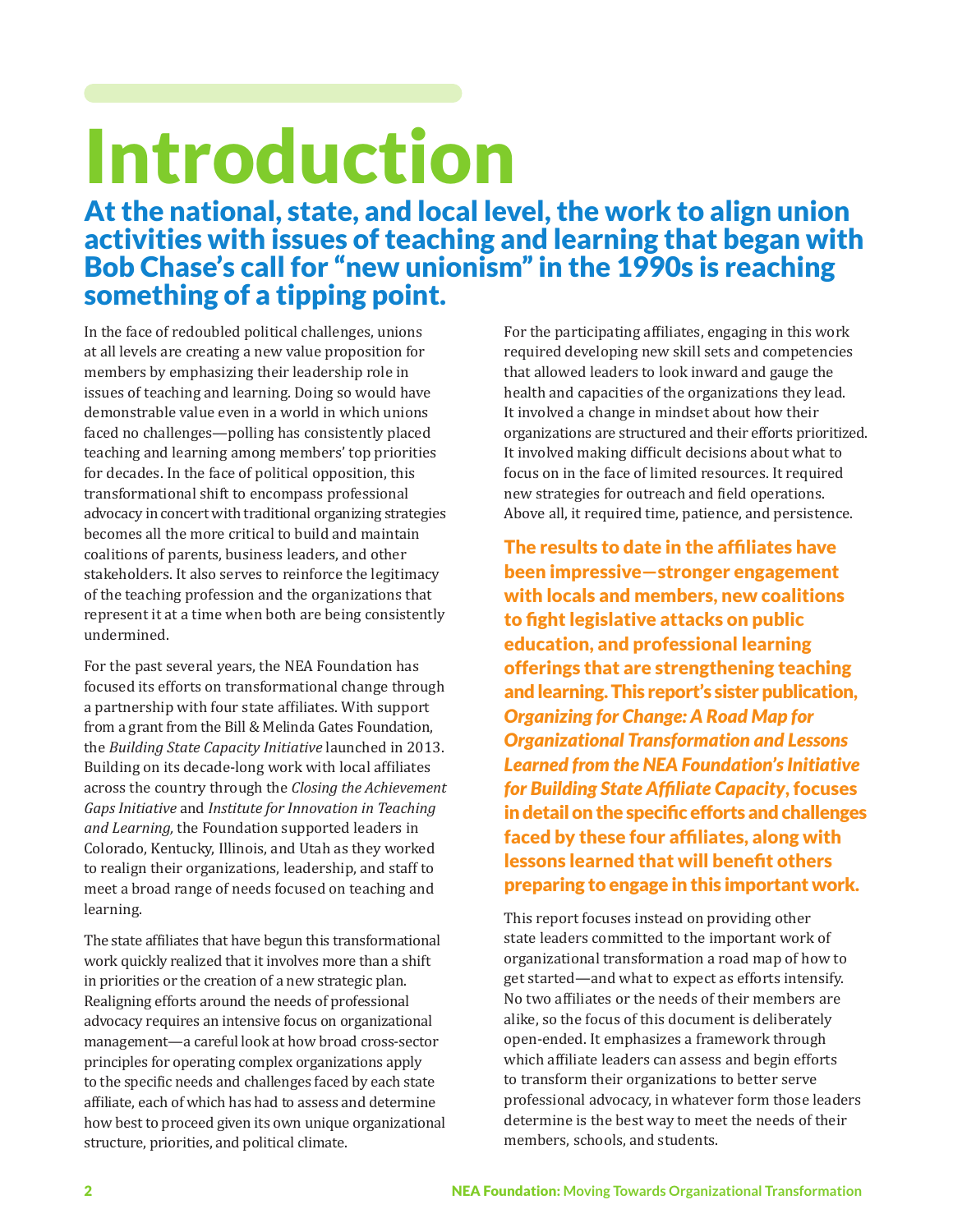The timing is opportune. While the immediate threat posed by *Friedrichs v. California Teachers Association* is on hold at the time of this publication, the recent passage of the Every Student Succeeds Act provides a redoubled emphasis on policy and practice at the state level. This shift presents an unprecedented opportunity for professional advocacy and educational leadership that affiliates should seize. It is our hope that this report will provide their leaders with a tool kit to help them do so.

#### Organizational Development and Unions: What We Know

Organizational development—an area of leadership focus in companies, governments, and organizations of all sizes—has evolved into something of an art and a science. In the broadest terms, the goal of organizational development is to develop and sustain internal capacity to perform well, as well as to learn, adapt, and evolve over time.

These characteristics, often described as *organizational health,* are the hallmark of effective organizations in all fields. Research has shown that organizations with high levels of organizational health are more productive, more able to respond to external change, and more likely to hold on to high-performing employees.

How does this approach apply to unions, and more specifically, to state affiliates? The premise that has driven the Building State Capacity Initiative from the onset is that organizational health provides affiliates and their leaders with the lens through which to make—and execute—decisions aligned with what matters most to the organization, its locals, and, ultimately, its members. Here's why the principles of organizational development matter for affiliates:

*Building organizational capacity.* Affiliate leaders are typically highly effective educators, advocates, organizers, and bargainers, but their professional backgrounds don't always include large-scale organizational management. The process of assessing and addressing deficits in organizational health can build capacity at all levels of the affiliate as efforts expand from the core leadership to encompass staff and, ultimately, members.

*Shifting traditional mindsets.* The culture of unions and affiliates is (rightfully) steeped in the value of equity—that all people, and all things, have equal value. In a time of limited and often diminishing resources, however, that focus on equity can be maintained only if affiliate leaders prioritize the efforts of their organization in a systematic way. The era of an education association at any level being half-jokingly referred to as the "everything association" is over, and leaders must adapt their decision-making processes accordingly.

*Untying structural knots.* Another common characteristic of affiliates is the proliferation of overlapping boards, committees, and other decision-making structures. Organizational management provides affiliate leadership with a toolbox to assess these structures and determine the best ways of balancing decision-making and member involvement.

*Assessing external stakeholders.* In much the same fashion as an internal analysis of organizational structures can help improve decision-making, an external assessment of allies, potential adversaries, and strategic opportunities can help develop strategies to accomplish goals with the help of key stakeholders. Affiliates have even used these strategies to identify ways to work with traditional political adversaries on narrowly defined but shared goals.

*Balancing proactive and reactive actions.* Affiliate leadership often must pivot their personal attention and the priorities of the organization due to unexpected changes in the legislative landscape or other external factors. The process of creating and developing a shared organizational mission and values detailed later in this report can empower staff at all levels to maintain a focus on overarching priorities, even as shorter-term challenges are addressed.

*Acknowledging the unique context each affiliate faces.* Organizational development typically avoids wholesale duplication of the actions of peer organizations. Instead, it recognizes that while promising strategies can—and should—be studied and adopted, the ways in which they're put into place are highly specific. Because no two affiliates and their members, climate, and context are alike, the strategies outlined in the pages that follow focus less on specific goals and more on a path that affiliate leaders can follow to begin determining the best course of actions in their states. This work must begin at the top, and the section that follows describes the important role an affiliate's top leaders must play in organizational change.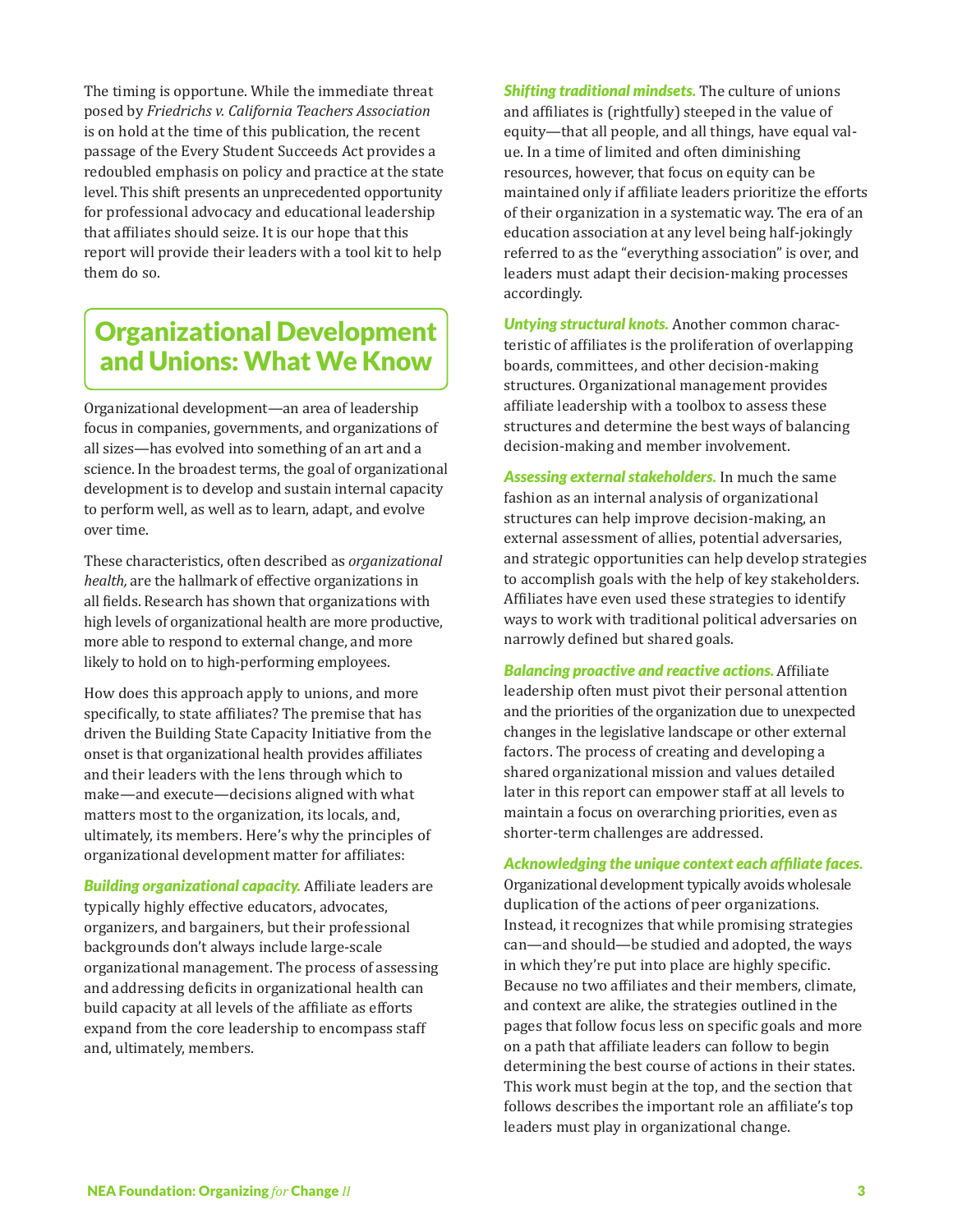# Getting Started

Organizational change is challenging work that must be sustained and supported over time. It also requires buy-in from leaders and managers at all levels of the organization, a gradual but absolutely essential process that begins at the top. So this work necessarily must begin there with the senior leaders of the affiliate.

#### Senior Leadership

Each of the state affiliates that participated in the *Building State Capacity Initiative* stressed the importance of senior leadership—the president and executive director—being on the same page before engaging in transformational efforts. Given the unique balance between staff and governance leadership in unions, a shared commitment to organizational change is non-negotiable. In organizations of all kinds, the truth of this basic tenet has been learned the hard way, at the cost of considerable time and goodwill.

Within affiliates, the hard reality is that in some cases, this work may not be able to begin without a change in leadership. In most situations, however, the president and executive director are likely to be on the same page, because of the current climate and its potential impact on membership. However, to successfully lead their organizations through transformational change, these leaders must learn how to work together in more effective ways.

*The Tough Questions.* First and foremost, the president and executive director should have a frank conversation to ensure they share the same vision and willingness for change. The key questions include:

• Do you agree the state affiliate should be committed to issues of teaching and learning as a top priority?

- Are you willing to make significant changes to staff, roles, budgets, and the organization's strategic priorities to reflect this commitment?
- How will we work together to communicate this commitment to change and professional advocacy and how will we work together as we implement change to ensure it is successful?

Without basic agreement on these fundamental questions, it will be difficult to move forward.

*Role Clarity.* Even when both the president and executive director are in agreement, it's critical that they work together toward their shared goals. Doing so will involve ensuring that each leader understands his or her role within the staff–governance structure, and that the two leaders have the shared expectation of mutual respect and support.

*Establishing protocols and norms*. Agreeing to focus on strengthening the president–executive director relationship is one thing. Making the relationship operational in day-to-day leadership can be far more challenging, particularly as disagreements between the president, the executive director, staff, and other governance leaders arise.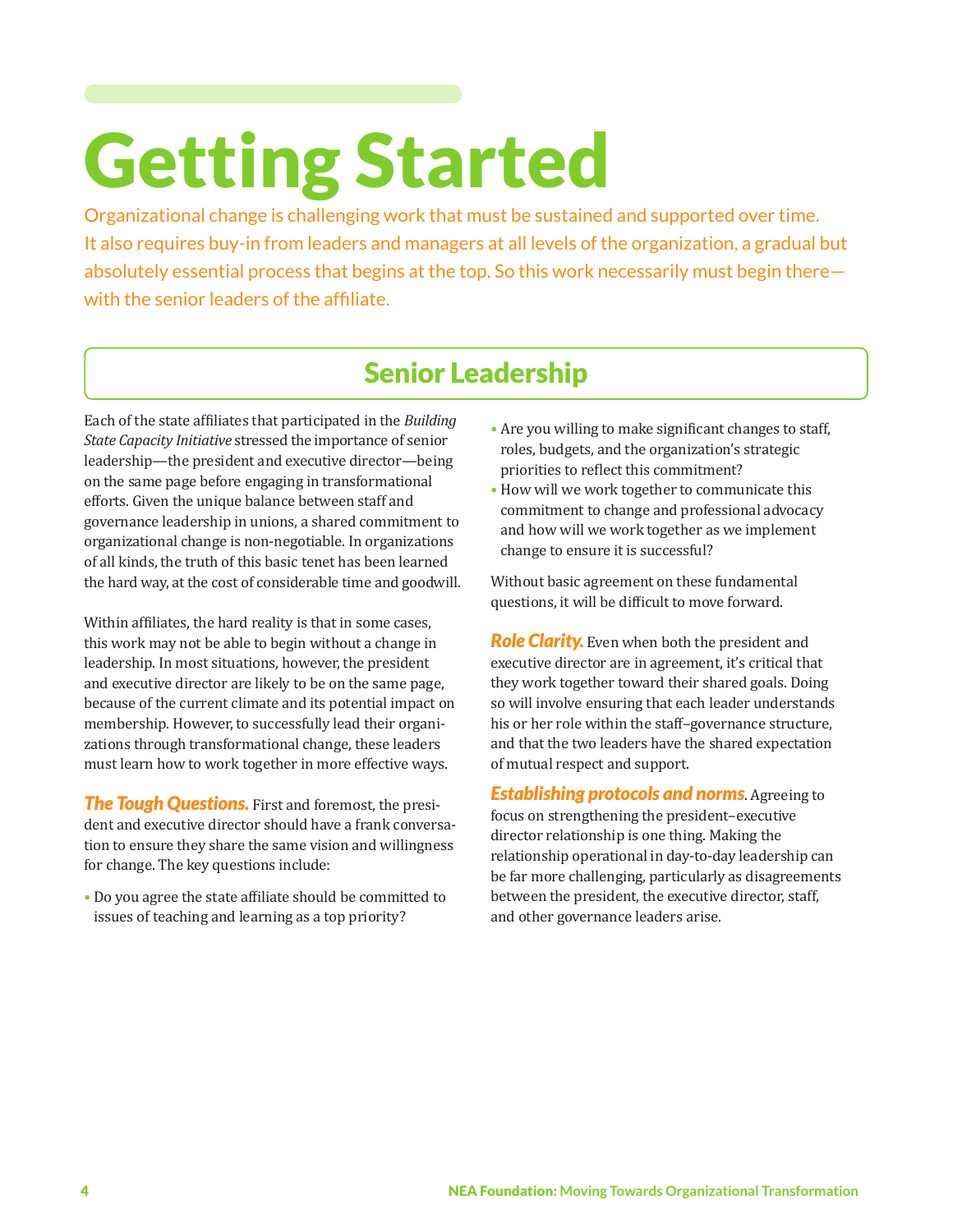#### Characteristics Of Highly Effective President-Executive Director Relationships:

- Commitment to joint leadership with role clarity
- Regular communication and meetings that include joint decision-making as an expected outcome
- Understanding of and respect for each other's specific roles (e.g., the president setting vision and rallying governance and membership, the executive director overseeing staff and execution of initiatives)
- Honest, frank communication with each other
- Willingness to speak with a unified voice
- Ability to hold each other accountable

#### Coming to agreement on protocols and norms can help preserve—and even strengthen—the president–executive director relationship in both routine and challenging situations. Consider agreeing to:

- *Plan regular check-ins and meetings* to discuss challenges and map out a unified course of action. Regular (and frequent) check-ins can help keep larger strategic efforts on track as well as provide time and space to put out fires.
- *Determine how to address disagreements with each other.* Differences in opinion arise in even the best working relationships, so mapping out how you will address them is critical. The key point: Disagreements should be addressed in private to ensure that the two leaders appear as a unified front as they drive change in the organization.
- *Agree to speak with one voice* to staff, governance, members, the media, the public, and external stakeholders. This is critical to establishing a unified front and building confidence in the organization's overall direction.
- *Hold each other accountable.* The president and executive director should have a clear understanding of what each is responsible for and working on. In regular meetings, they should discuss next steps—and check to see if they have been completed the next time they meet.
- *Be honest.* Honesty is the cornerstone of a strong professional relationship, and is particularly important for the two top leaders of an affiliate. It's also the best way to make each other aware of blind spots, such as the executive director taking on too much without delegating or the president failing to communicate effectively with the membership.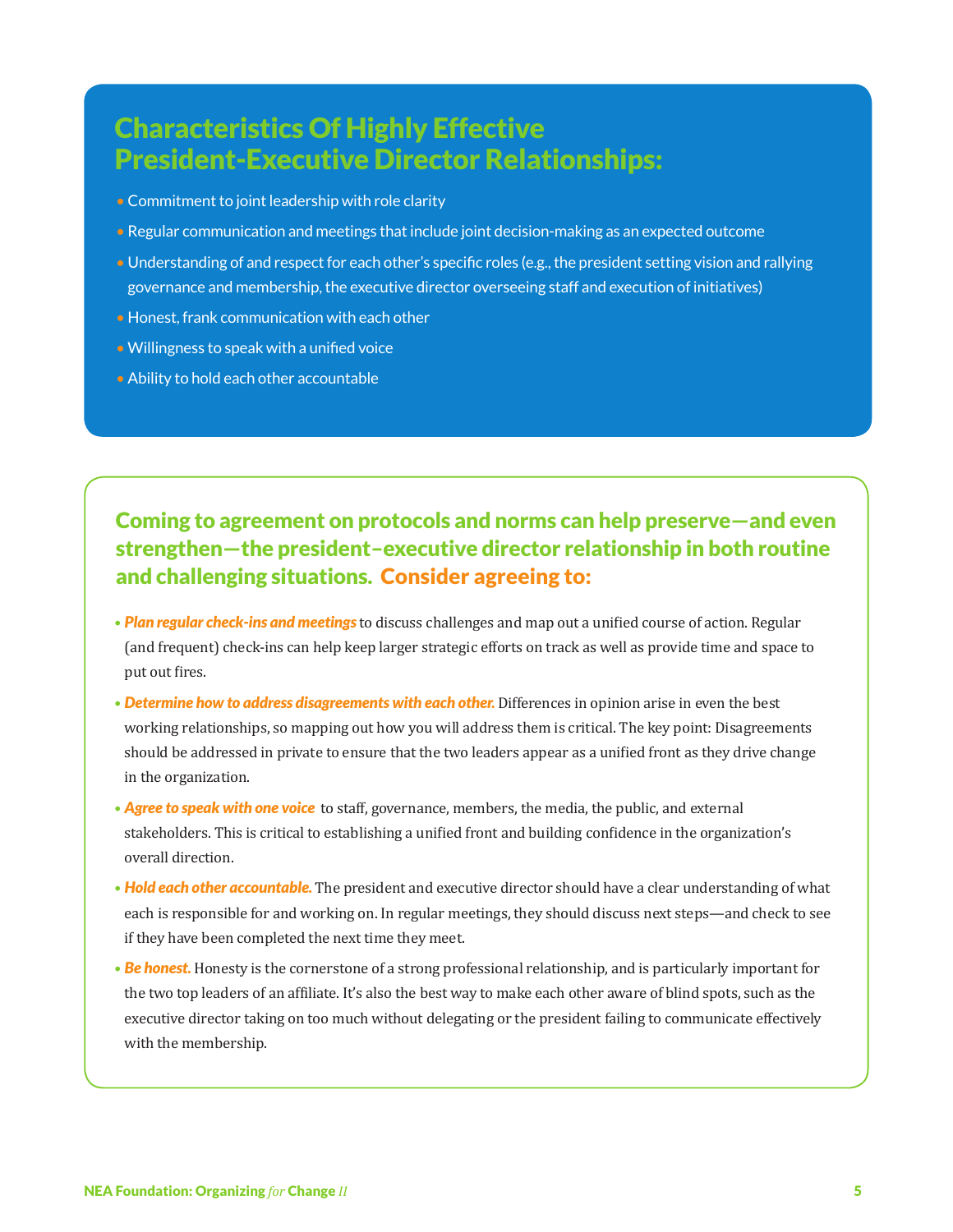- *Identify ways to support and elevate each other.* For example, the president could give the executive director opportunities to speak to members in the field or build his or her capacity on issues involving teaching and learning, while the executive director could help introduce the president to affiliate and field staff and provide a better understanding of the affiliate's organizational structure.
- *Model professional behavior.* By following these steps, the team of president and executive director will help build credibility that efforts to change are supported and not just another initiative. At the same time, these norms and behaviors also set expectations for how all staff should work with each other—which in itself can dramatically increase organizational effectiveness.

### **Coaching**

Developing these skills isn't easy, even in the best working relationships. Many affiliate leaders—and leaders in organizations of all kinds—work with a leadership coach to map out expectations and come to agreement on norms and protocols. Whether it's as simple as determining if an email or phone call works best for quick check-ins or as complex as addressing significant differences in communication styles and personality types, leadership coaches are skilled at facilitating agreement and expectations among leaders.

#### Expanding the Circle

Once the president and executive director have a shared understanding of their roles and how they will work together, additional leaders—both on the governance and staff side—should be brought into the process. We will discuss how to identify and bring together members of a leadership team for organizational change in the next section of this road map, but keep in mind that for this broader group to be effective, it also should establish similar norms and expectations for how its members will work together—and with staff, members, and other stakeholders. Leadership coaching is also appropriate—and recommended—to help establish norms and expectations for this broader working group.

Over time, the example set first by the president and executive director, and then by the leadership team and the other groups that emerge from this work, can create a ripple effect that improves professional expectations and relationships throughout the organization as their circle of influence expands. In and of itself, this can lead to significant improvements in organizational health and help the affiliate carry out the goals established through the steps detailed in the sections that follow.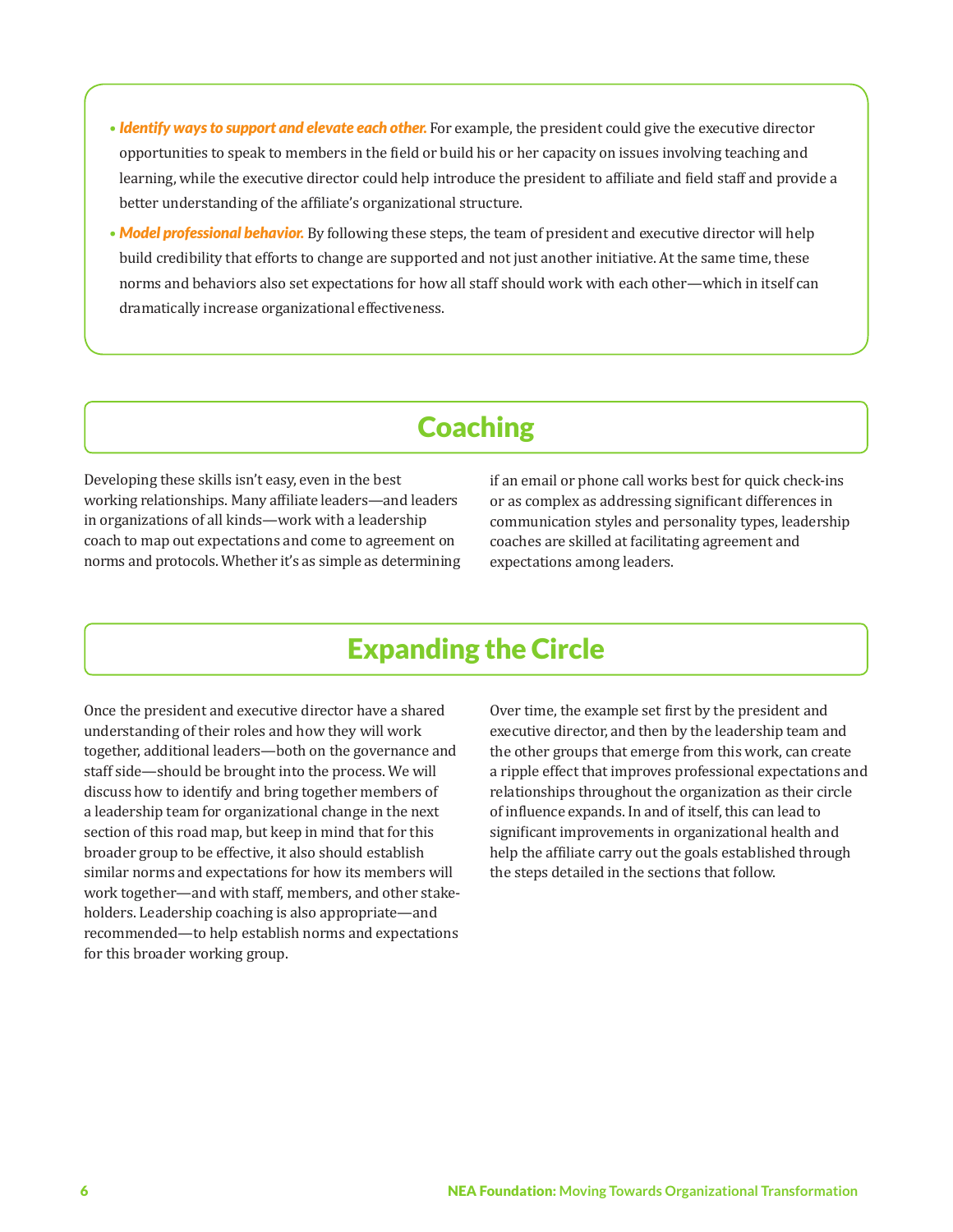# Mapping a New Course

Once the affiliate's top leaders have affirmed their commitment to organizational change and established how they will work together to meet that overarching goal, they must bring together a representative group of leaders to identify a shared mission and prioritize areas of opportunity.

It's important to remember that this leadership team isn't overseeing a project—it's leading a *process.* This process begins with an acknowledgment of collective need—the need to change—followed by planning and redesign, and then implementation and execution, as shown in the graphic below.

# **9 Three Critical Phases of Work**

Acknowledgment of Collective Need

Planning and Redesign

Implementation and Execution

**As affiliates move through each phase, the strength of the five areas of focus will affect their ability to do so successfully.**

Transformation isn't a one-and-done activity. For this reason, the creation of a leadership team committed to change over the long haul is critical.

#### Establishing a Leadership Team

The president and executive director alone don't have sufficient time or capacity to drive organizational change. A broader group of governance and staff leaders must come together—first to set the vision and build consensus around change, and then to identify, execute, and monitor progress toward specific objectives.

*Identifying the team.* Affiliate leaders could consider tapping an existing team or committee to drive this work, but the reality is that this work represents a new approach for most organizations, and as such it would likely benefit from creating a new leadership team as a vehicle for transformational change. While there's always the danger of adding to a long list of existing teams and committees, one of the charges of this team will be to evaluate those existing structures—and to identify opportunities to consolidate or prioritize them.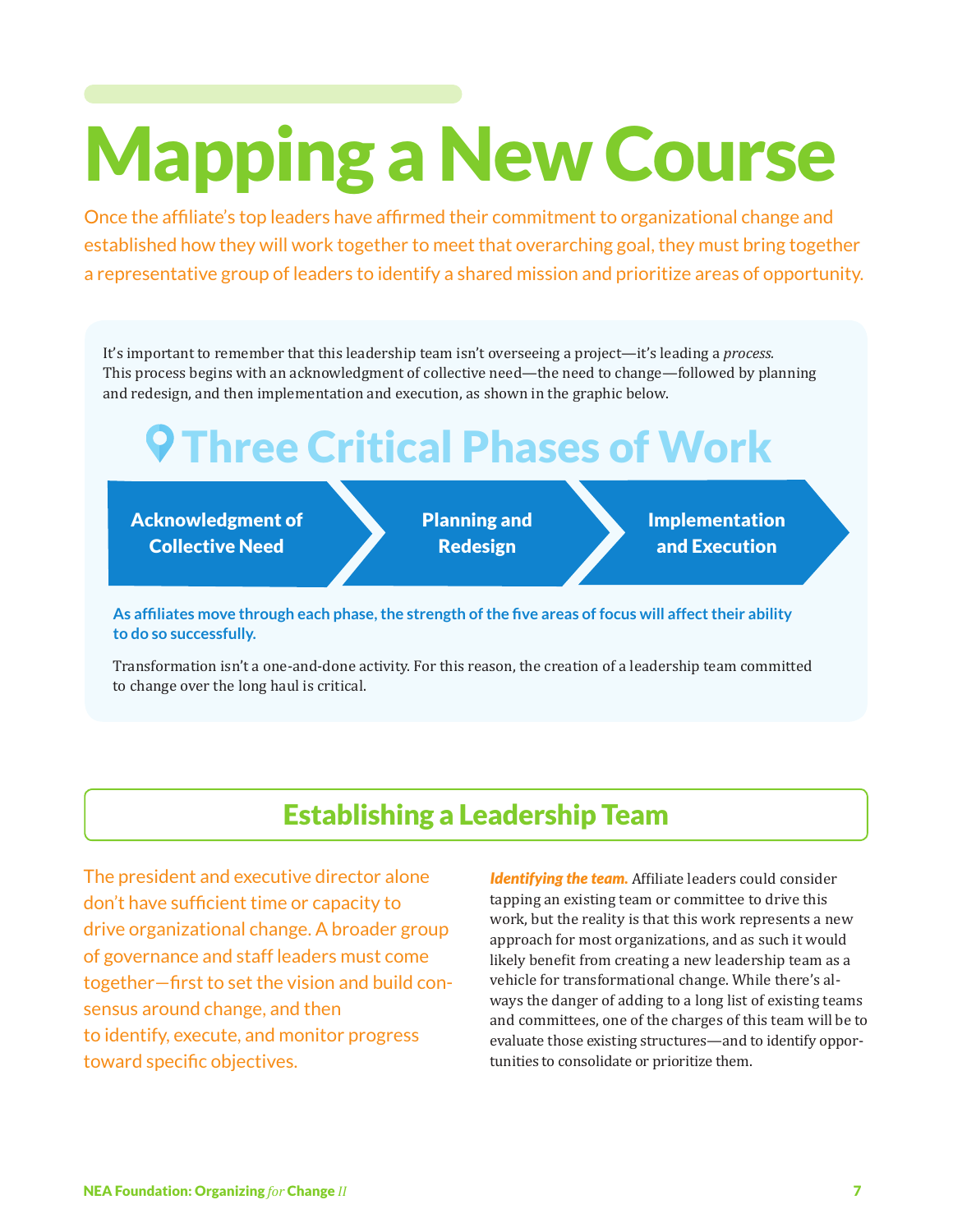The leadership team should be broadly representative of both sides of the affiliate organization—governance and staff. Each affiliate has a different organizational and leadership structure based on its size, history, and local context, so the president and executive director must use their judgment and knowledge of their organization to identify the right people—and the right number of people—to bring into the group. Broadly speaking, the positions to consider include:

| <b>GOVERNANCE</b>                 | <b>STAFF</b>                                                                                    |
|-----------------------------------|-------------------------------------------------------------------------------------------------|
| Members of<br>executive committee | Senior managers                                                                                 |
| <b>Officers</b>                   | Managers involved in a<br>broad range of affiliate<br>roles, including:                         |
| Other respected<br>leaders        | • Field managers<br>• Government relations<br>$\bullet$ Communications<br>• Teaching & Learning |

*Setting expectations and norms.* As with the president and executive director, it's crucial that this newly formed group establish strong working relationships. Along with the norms discussed in the previous section, the leadership team should set specific expectations for how this larger group will work together, including:

- 1. *A commitment to meet regularly.* **The leadership team will focus first on setting the vision, but it must be committed to remain active and engaged over time. Without ongoing meetings to monitor progress and make adjustments as needed, initiatives may falter during implementation.**
- 2. *An emphasis on proactive, not reactive, decisionmaking.* **While affiliates and their leaders constantly find themselves putting out fires and dealing with unforeseeable challenges, within the context of its meetings and actions the leadership team must commit to focus first on the long-term goal of organizational change.**
- 3. *Protocols for discussion and decision-making.* **Group dynamics can be challenging, especially when governance and staff work side by side. The group should come to an agreement on how decisions will be made—by affirmation, a vote, or recommendation.**

*Coaching and facilitating.* As with the relationship between the president and the executive director, leadership coaching can be invaluable in establishing these norms and expectations. With a larger group, an effective facilitator also is important in keeping the team focused on its objectives and efficient in discussions and decision-making on an ongoing basis. Consider retaining coaches and consultants for longer-term periods to play this useful role, or training a staff member to serve as a facilitator later in the process.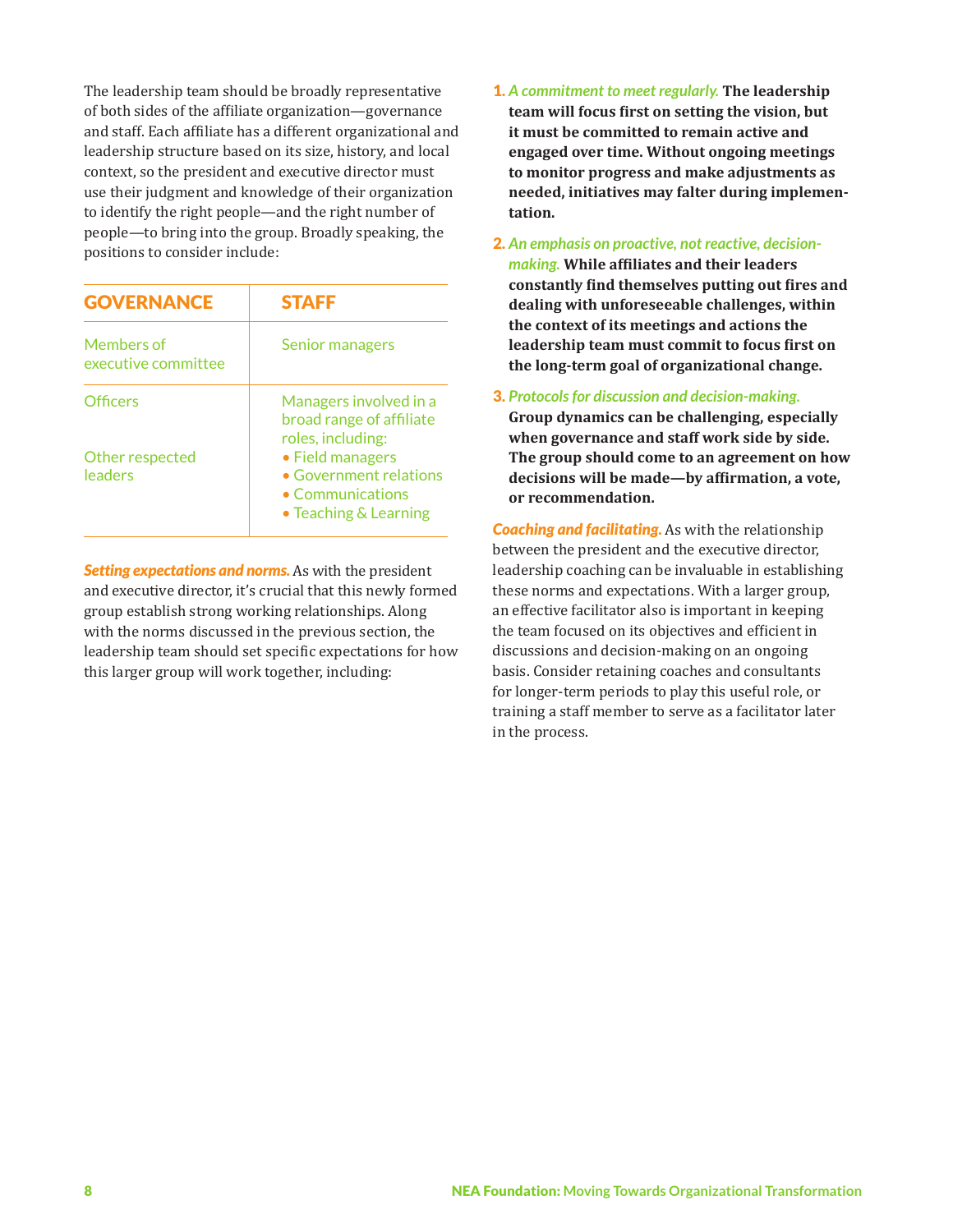# Creating a Shared Vision ACKNOWLEDGMENT OF COLLECTIVE NEED:

The first task of the leadership team is to identify a shared organizational mission and values, and then use those values to identify opportunities for change and prioritize which ones to pursue first.

It is the role of the president and executive director to make the case for collective need—and specifically the need for change. The president, in particular, should use his or her role of setting and communicating the vision for the affiliate to emphasize the importance of professional advocacy and supporting teaching and learning as well as the reality that the affiliate will have to make significant changes in how it does business in response to these new priorities. At the same time, the president must make clear that these transitions represent a shift to include new priorities as part of the affiliate's portfolio of activities, not an abandonment of traditional organizing roles and activities. Articulating the need clearly to the leadership team helps set the stage for change and provides common language and rationales each team member can use when speaking with peers, members, and other stakeholders as the process evolves.

Since organizational transformation is not a common skill set among affiliate governance and staff, many leadership teams begin with a book study—choosing a work on organizational change and discussing its implications for their work as a team. As with norming, facilitators and consultants can help lead these discussions.

From there, the facilitator can lead focused discussions on the affiliate's mission and core values. Given the emphasis on professional advocacy, the facilitator may introduce a statement such as "being the leading expert on public education in our state" and elicit discussion on what it would look like if the affiliate were truly living that value. Some examples of values stemming from professional advocacy include:

- **•** *"The union and its leaders have relationships with the state education agency or educationfocused lawmakers that enable them to influence state education policy in a way that positively affects educators and students."*
- **•***"The union provides focused professional development that helps our members do a better job teaching, and that members view as a core value of union membership."*
- *"The union and its members are known as advocates for children, particularly those in poverty or with special needs, throughout the state."*

At this point, the goal isn't to identify specific strategies, but to think big about the values the affiliate wants to be known for by its membership, lawmakers, parents, and the public as a whole. The more challenging work follows next.

### Planning and Redesign

Once the leadership team has come to consensus around these kinds of aspirational values, the next step is determining how to get there. Doing so involves identifying areas of need, prioritizing the most important areas of improvement, and developing plans to address them.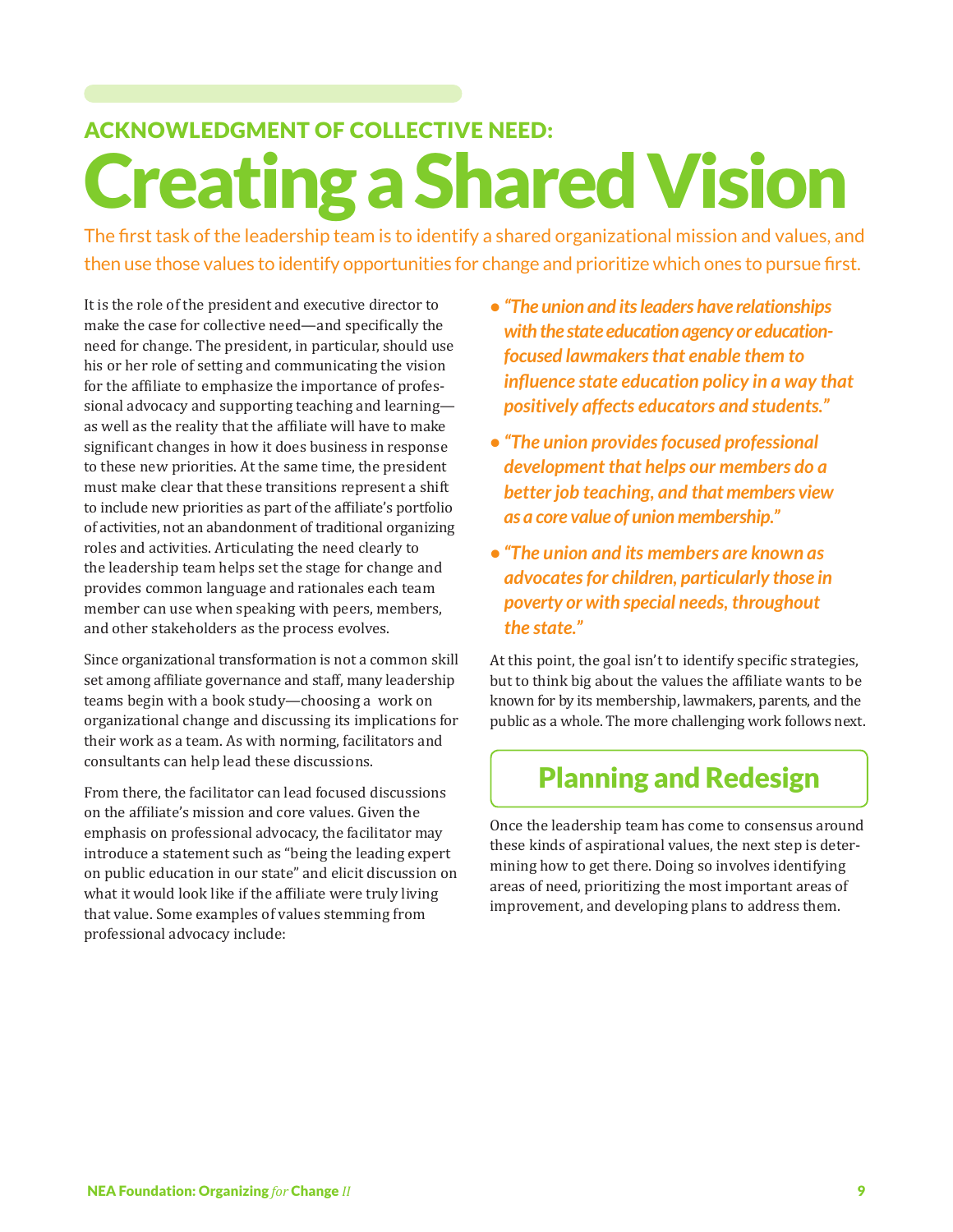### Identifying Areas of Need With Gaps Analysis

For most if not all affiliates, shifting priorities to accommodate new values and priorities will require more than just moving around boxes on the organizational chart. It requires significant changes in budget, staffing, and the day-to-day operations of the affiliates and the people who work for it.

Affiliates frequently begin by assessing the extent to which these kinds of changes will be needed by conducting a gaps analysis. The goal of this analysis is to take a deep look at the current structure and activities of the affiliate and identify where changes are needed to meet its newly articulated aspirational goals. Gaps analysis typically involves the following components:

- Interviews of staff, members, and other stakeholders
- Self-assessments completed by staff and governance leadership
- Reviews of internal documents, including budgets, strategic plans, and reports

While self-assessment is an important component of this process, it is vital that this analysis be conducted by an impartial party to avoid the introduction of bias or justifications for why things are the way they are. That's why the affiliates that have begun this transformational work have employed consultants with expertise in organizational health to conduct gap analyses. These analyses typically focus on five broad areas, as shown in the illustration below.

As affiliates move through each phase, the strength of the five areas of focus will affect their ability to do so successfully.



*Components of Organizational Health*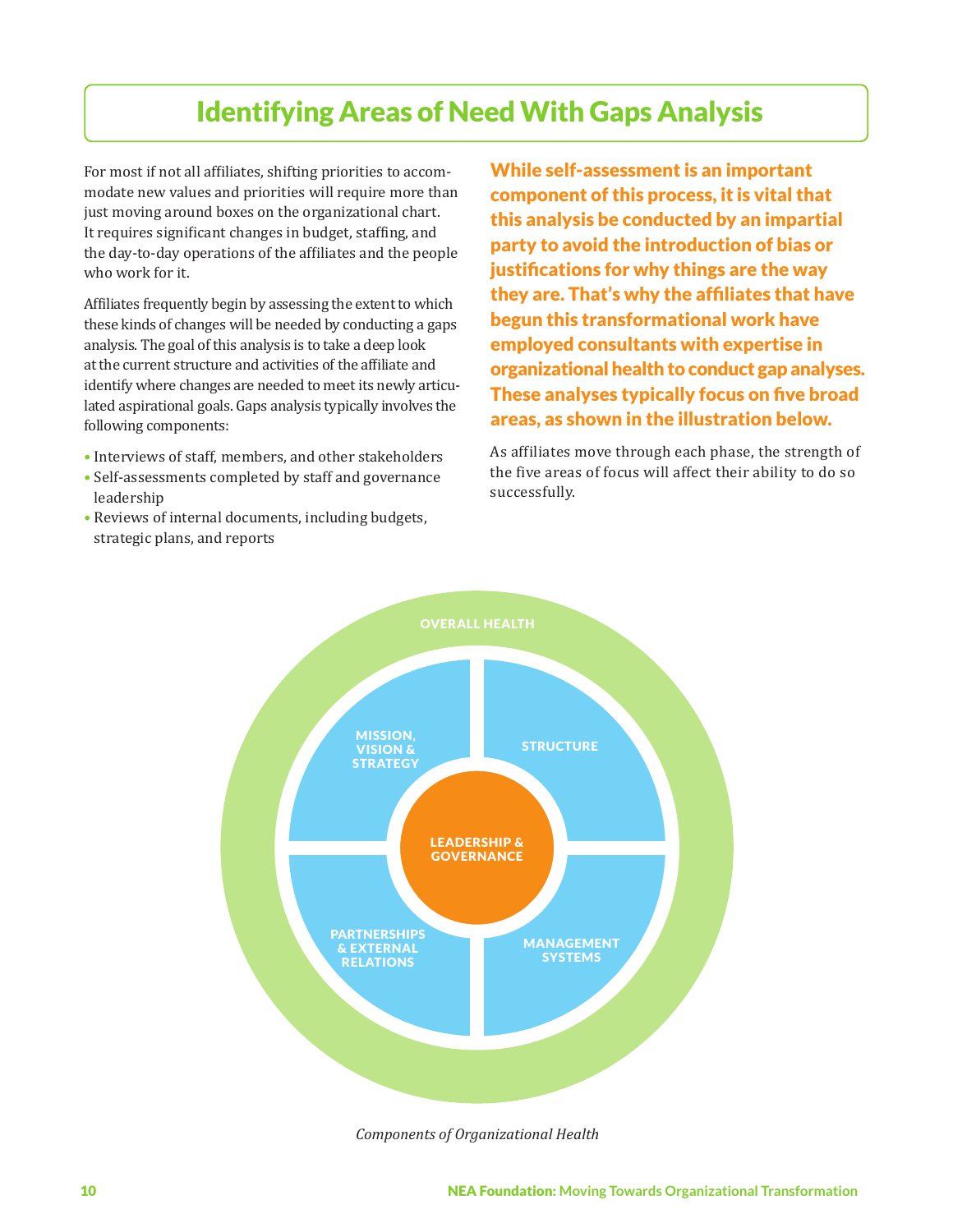*Leadership and Governance.* To what extent are the board, president, and executive director aligned? To what extent are their priorities clear and responsibilities distributed appropriately? Are these priorities being emphasized throughout the entire organization, including the management team, local leaders, and field staff?

*Mission, Vision, and Strategy.* Do all levels of the organization buy into the mission? Do they understand the current strategy to get there?

*Structure.* To what extent is the affiliate prepared to focus on professional issues? How prepared is the organization to respond nimbly to unanticipated changes?

*Management Systems.* Are leaders and managers cognizant of key priorities and strategies, and have they developed systems to address them? Are those systems being monitored to ensure strategies are being implemented consistently?

*Partnerships and External Relations.* Is the affiliate fully leveraging its existing relationships with external stakeholders? Are leaders proactively seeking new partnerships and relationships that can expand the affiliate's scope and relevance?

Together, these attributes can be combined with membership trends and financial projections to assess the affiliate's overall organizational health.

For each of these areas, the gaps analysis can identify areas of strength, opportunities for improvement, and if conducted by a consultant with understanding of other affiliates and their practices—examples of strategies other organizations have undertaken to address areas of improvement.

It's important to note that even highperforming affiliates wouldn't receive perfect scores across every one of these dimensions. But a reality check is in order: When leaders first begin the process of committing to organizational change, they're much more likely to identify multiple areas of potential weakness in a gaps analysis, as shown in the image below.

#### *Assessing Organizational Health*

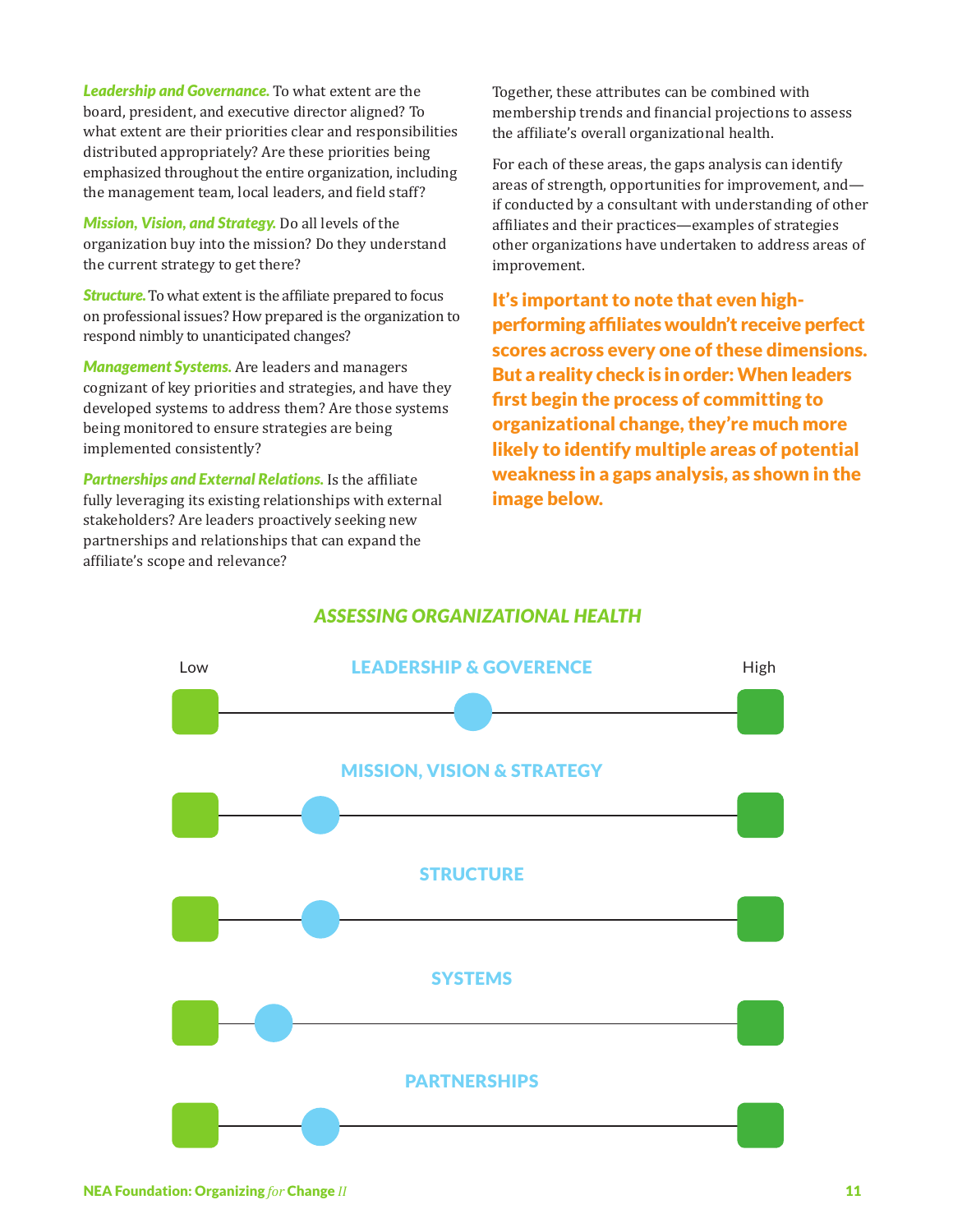As this hypothetical example illustrates, the affiliate enters this process with an aligned leadership team that has successfully developed a mission and vision. At the same time, it isn't clear that this new mission and vision has been articulated or understood throughout the organization. Operational changes to sustain the new mission and objectives have yet to be made. And the affiliate's ability to implement and monitor changes represent a significant area of need before it moves forward.

Even high-performing affiliates further along in the transformational process will find areas of challenge. The hypothetical affiliate below benefits from aligned leadership and a clearly articulated understood mission, vision, and strategy. It has restructured staff and operations to address new areas of focus. But it still has work to do in forming strategic partnerships that address key areas of need.



#### *Organizational Health: An Example*

This example serves as a reminder that organizational transformation is a never-ending process, and affiliates will need to continue to assess their capacity and identify areas of improvement on a regular basis.

In similar fashion, consultants also can map out the organizational culture of the affiliate and its staff as a whole. Doing so can be helpful to understand internal motivations and assess the organization's readiness for restructuring, as well as the approaches that can motivate staff to buy in to transformational change. For example, a staff that's strongly motivated toward the status quo and resistant to "rocking the boat" will require a different strategy than one whose culture

emphasizes resolving conflicts and seeking consensus from everyone affected by changes before proceeding.

After comparing the aspirational values and goals that surfaced during the initial work of the leadership team and the challenges and cultural realities that surfaced during the gap analysis, the leadership team can begin the work of identifying strategies that can help move the affiliate closer to its goals. For example, an affiliate that aspires to have a strong voice in state education policy that scores low in existing partnerships and external relations may decide to focus on strengthening relationships with lawmakers and SEA leaders. Another affiliate whose leaders want to emphasize field outreach focused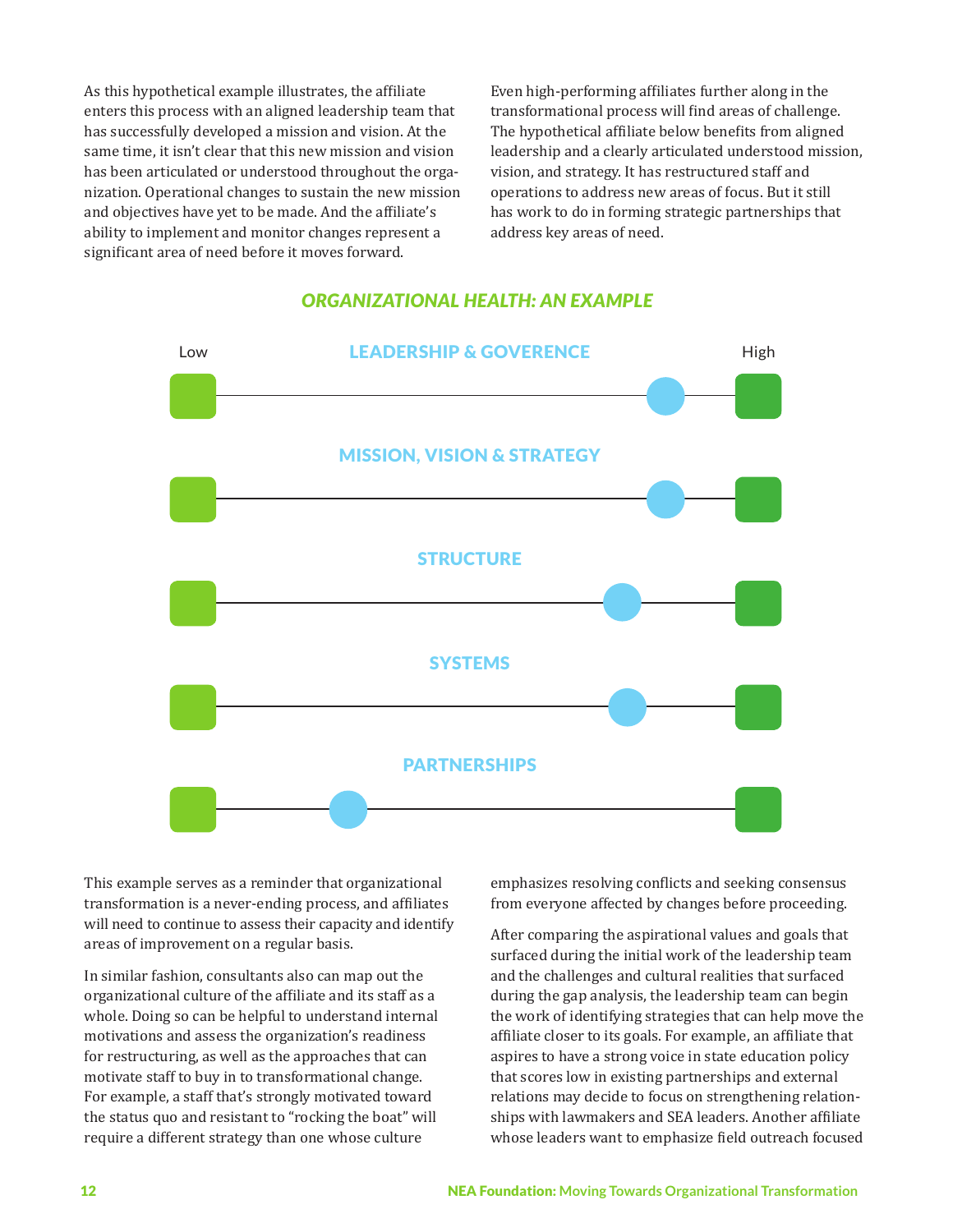on professional learning that scores low on mission, vision, and strategy may develop a plan to communicate the new vision more clearly throughout the organization and its locals. One with aspirations that are not matched by the roles, skills, and responsibilities of existing staff might focus on in-house professional development. Another with sufficient resources to develop materials to support teaching and learning but limited means to disseminate them across its locals might focus on building technology infrastructure.

The reality, however, is that few affiliates—or organizations of any kind—would find only one or two areas to focus on. Most will see far greater needs in a wider range of areas than they have the capacity to address at once. So the next role the leadership team must take on is prioritizing the needs and developing strategies to address them.

### **Prioritizing**

Making difficult choices about what initiatives or strategies matter most is difficult for any organization. It's even harder for labor unions, which are (again, rightfully) steeped in a deeply rooted culture of equality, equity, and responsiveness to the needs of all members.

Yet prioritizing the work of the affiliate, its leaders, and its staff is a necessity, particularly in an era of stable or declining membership and resources. In fact, one of the strongest arguments for focusing more extensively on issues involving teaching and learning is that surveys have consistently shown that it's the area that matters most for the vast majority of members—compared with the much smaller number of members focused primarily on organizing issues, which is often put, if only anecdotally so, at five to ten percent of total membership.

For other organizations focused solely on market share, decisions based on data like this would be a no-brainer. Not so for unions, which have a core obligation to protect the rights of all its members. However, the leadership team will likely face the need to prioritize a long list of needs and potential strategies required to address them.

One way in which high-performing organizations of all kinds have made these decisions is to map them on a simple matrix, with the importance of an identified gap or proposed initiative on one axis and the difficulty, cost, or leadership capital required to address it on the other, as shown in the illustration below:



In this hypothetical example, we see five affiliate priorities that arose during the gap analysis and the earlier aspirational discussions about the organization's values—creating online professional development for members, outreach to leaders of locals, political advocacy on issues of teaching and learning, traditional organizing and bargaining activities, and surveying members to identify problems with the state's new evaluation system. That's a considerable list for a small central staff and governance leaders who may not even all get release time.

The leadership team of this hypothetical affiliate determined through its gaps analysis that the biggest organizational and financial lifts would involve online professional development and local affiliate outreach. Creating an online system to deliver professional development from scratch would be costly in terms of equipment, service, and training expenses, while strengthening relationships by reaching out to each local leader would be costly in terms of the time and effort expended by affiliate leadership and staff. However, the leadership team identified outreach to locals as significantly more important—at least in the short-term—than creating an online professional development system, meaning that given the affiliate's limited resources and staff capacity, the leadership team would almost certainly decide to focus first on outreach to locals, and only then revisit online professional development once it felt the needs in that area had been addressed.

But it's equally important to look at the remaining three priorities that represent less complex challenges for the affiliate. In this hypothetical example, the leadership team recognized the importance of traditional organizing and bargaining, but it also saw through its gaps analysis that the affiliate is already highly effective in this area. That means that there's little need to accelerate change in this area—but its importance means it should also not be overlooked as the affiliate also beings addressing issues of teaching and learning in more intentional ways.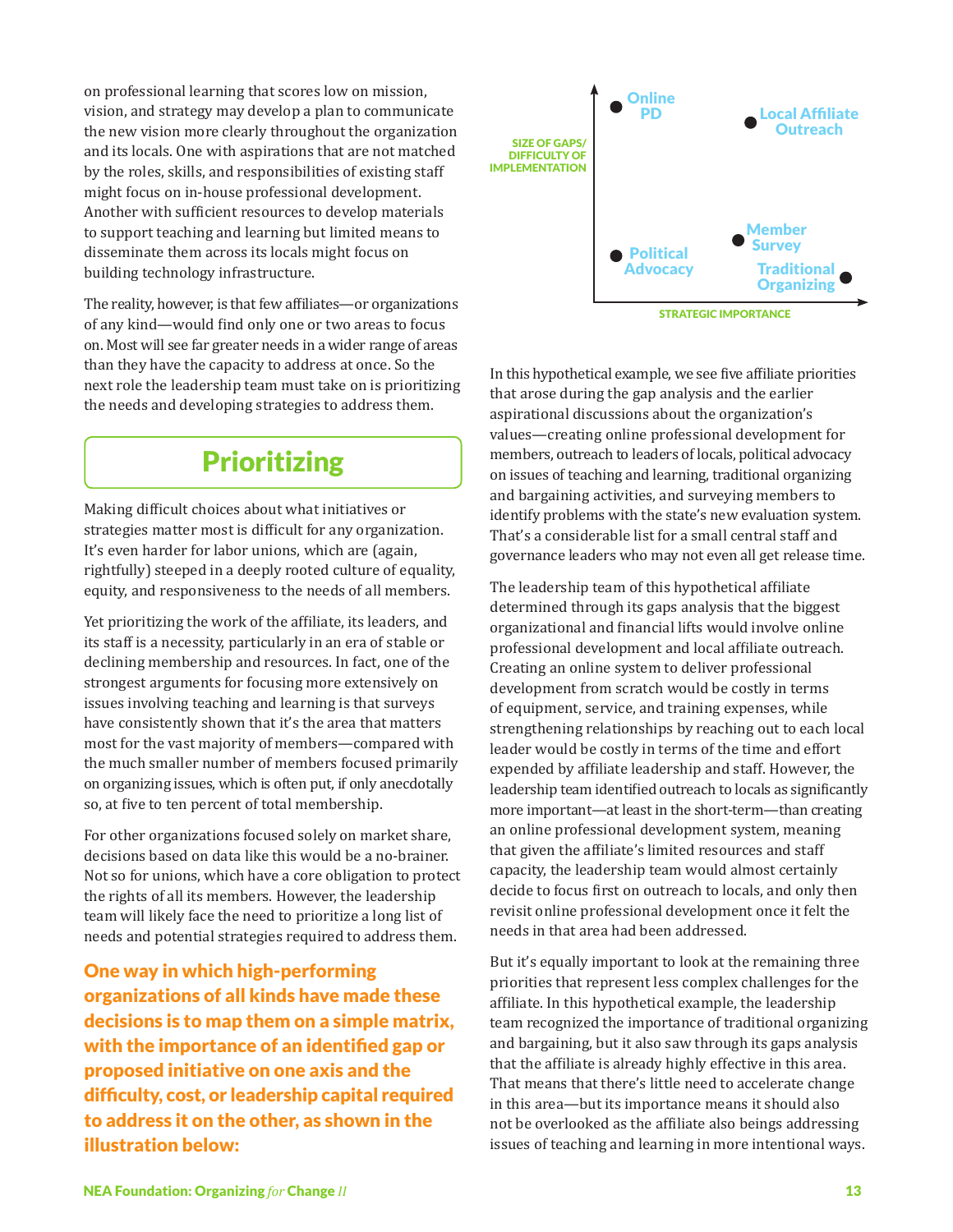Conversely, political outreach was seen as not particularly important—perhaps because the political climate in the state is friendly (we did say this was a hypothetical example, after all). The gaps analysis also identified little need to address deficiencies in this area, so it's likely that the leadership team would not focus on this area at all at least until all its other gaps had been addressed or the political climate changes.

However, there's one important caveat to this prioritization strategy, particularly as affiliates begin transformational work for the first time. There's often value in tackling a comparatively easy challenge at the outset, for two reasons. First, the "quick win" helps build confidence across the organization that change is possible. But equally importantly, teams learn how to work together by actually working. No amount of facilitation and discussion can compare with actually seeing an initiative through to completion, and leadership teams that experience the process are more likely to be able to tackle the difficult discussions and decisions that must be made for more challenging strategic priorities.

For this reason, if our hypothetical affiliate were to choose two areas of focus, its leadership might prioritize local affiliate outreach for the reasons discussed above but it might wait to get started on that time-consuming and challenging process until after it conducts its member survey. (Such surveys also often serve to gauge membership demand for other, more complex initiatives and identify ways to communicate about them.) And the leadership team also might opt to keep tabs on the affiliate's longstanding and highly effective organizing and bargaining work, in preparation for monitoring larger-scale change efforts down the road, as will be discussed in the sections that follow.

#### Creating a Plan

Once the leadership team has determined how many initiatives it plans to pursue, based on the affiliate's capacity and the complexity and importance of each initiative, it must turn its attention to developing a plan for each initiative or strategy. And to ensure that each plan or initiative is carried out effectively, the team should consider developing a planning document to guide the process.

Note that this process is not the same as creating a strategic plan for the organization as a whole. Outwardfacing strategic plans have considerable value in communicating the direction of the organization to locals, members, and the public, and they often are created by soliciting broad input from these stakeholders. Conversely, these planning documents are internal road maps to help the affiliate and its staff implement specific initiatives and outline the role the leadership team will play in monitoring progress. In fact, affiliates have in the past developed planning documents to map out the process of creating new strategic plans.

#### With that in mind, leadership teams should include the following elements in each planning document:

- *A statement of the overarching objective* ("We will create an online learning platform to help our members meet the state's new expectations for literacy skills.")
- *Specific strategies and goals connected to the objective* ("We will add online professional development to our existing member website and develop programming by June 2017; 10 percent of our membership will participate in online professional development within a year of launch.")
- *Details of how staff and resources will be aligned to meet the objective* ("The existing T&L manager will coordinate the effort.")
- In the case of areas of need shown by the gaps analysis, an *explanation for how staffing or resources will be realigned to meet the objective* ("\$100,000 will be allocated to develop an online delivery system; one field manager will be reassigned to outreach to locals and troubleshooting in the field.")

These detailed plans will serve as a road map to guide affiliate managers and staff as they implement the objectives the leadership team has identified. However, the leadership team still has an active role to play as initiatives are rolled out—and beyond, as described in the section that follows.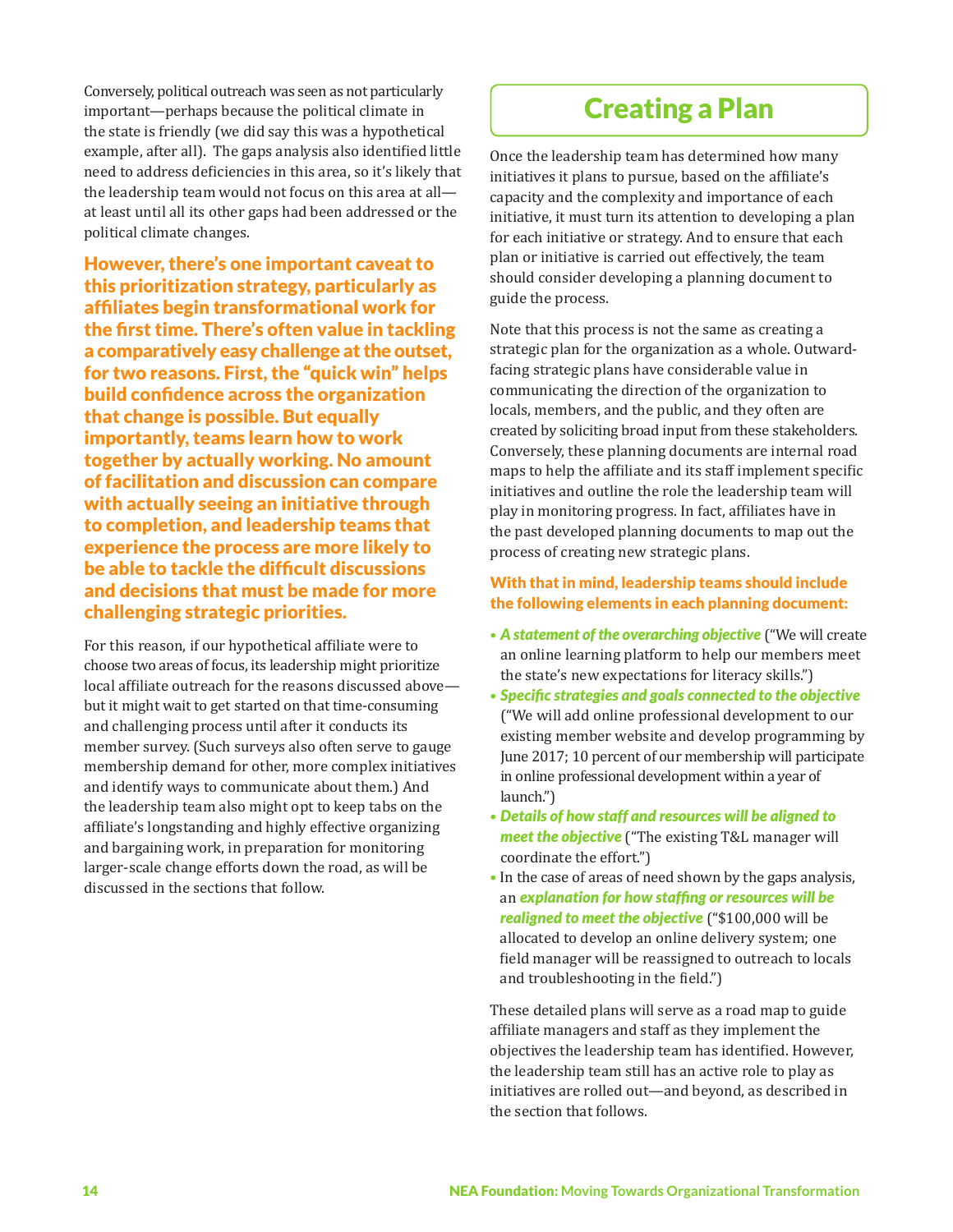# Implementation and Execution

In most cases, the work of implementing the vision of the leadership team falls squarely on affiliate managers and staff. However, the team has important work to do to ensure that its strategies have the desired impact and reach the intended audiences.

#### Developing a Rollout Plan

The impact of an affiliate's initiative is only as good as its impact on its members, either directly (through added services such as professional development or online resources) or indirectly (through effective professional advocacy that affects state policy in ways that matter to teachers and students). As a result, the leadership team must develop strategies to ensure that initiatives reach their intended audience, including:

*Information gathering.* Surveys and focus groups of members or other stakeholders can help fine-tune elements of the plan and the best way to introduce it to the broader membership.

*Communications plan.* Especially for member-focused initiatives, the leadership team must determine how the affiliate will relay information about the plan to individual members. Will it engage in one-to-one communication via email or mail? Will it promote the initiative in its publications and on its website? Will it rely on local affiliates to get the word out to their members? Will it introduce the initiative at its annual RA or other events? The affiliate's communication manager, if not already on the leadership team, can provide valuable insight on the most effective strategies.

*Direct outreach.* Leadership team members should identify specific individuals to target—for example, specific locals with strong union–district relationships that could serve as pilot sites or, in the case of an online initiative, influential teacher bloggers who can help spread the word organically. At a minimum, the leadership team can make educated guesses about which locals, members, and districts are most likely to be receptive to a specific initiative and focus their initial efforts accordingly.

*Anticipating challenges.* A big part of organizational change involves untying structural knots. As part of the rollout process, the leadership team should identify potential organizational stumbling blocks and determine how they will address them—both proactively, and as problems arise. This is yet another example of how the leadership team's work is never done—it must play an active role in ensuring that the strategies it develops actually are put into place in practice.

### Monitoring and Adjusting

Implementation is not a one-time process. Just as educators are expected to monitor student progress and make adjustments as needed, the leadership team also must play an active and ongoing role in monitoring the strategies and initiatives it puts into place. The protocols the team should consider for this important role include:

- *Regular meetings to revisit progress.* The leadership team should commit to meet regularly to assess the progress of all of its initiatives.
- *Monitoring metrics.* The specific metrics identified in the planning document (timetables, percentages of members engaged, etc.) should be the yardstick against which the initiative is measured.
- *Collecting additional feedback.* The leadership team also should survey members, conduct focus groups, or solicit presentations or feedback from staff to determine the impact and value of the initiative.
- *Accountability.* The leadership team must hold affiliate staff and management accountable for their performance. It also must hold itself accountable for the efficacy of its planning and responsiveness to member and s takeholder feedback.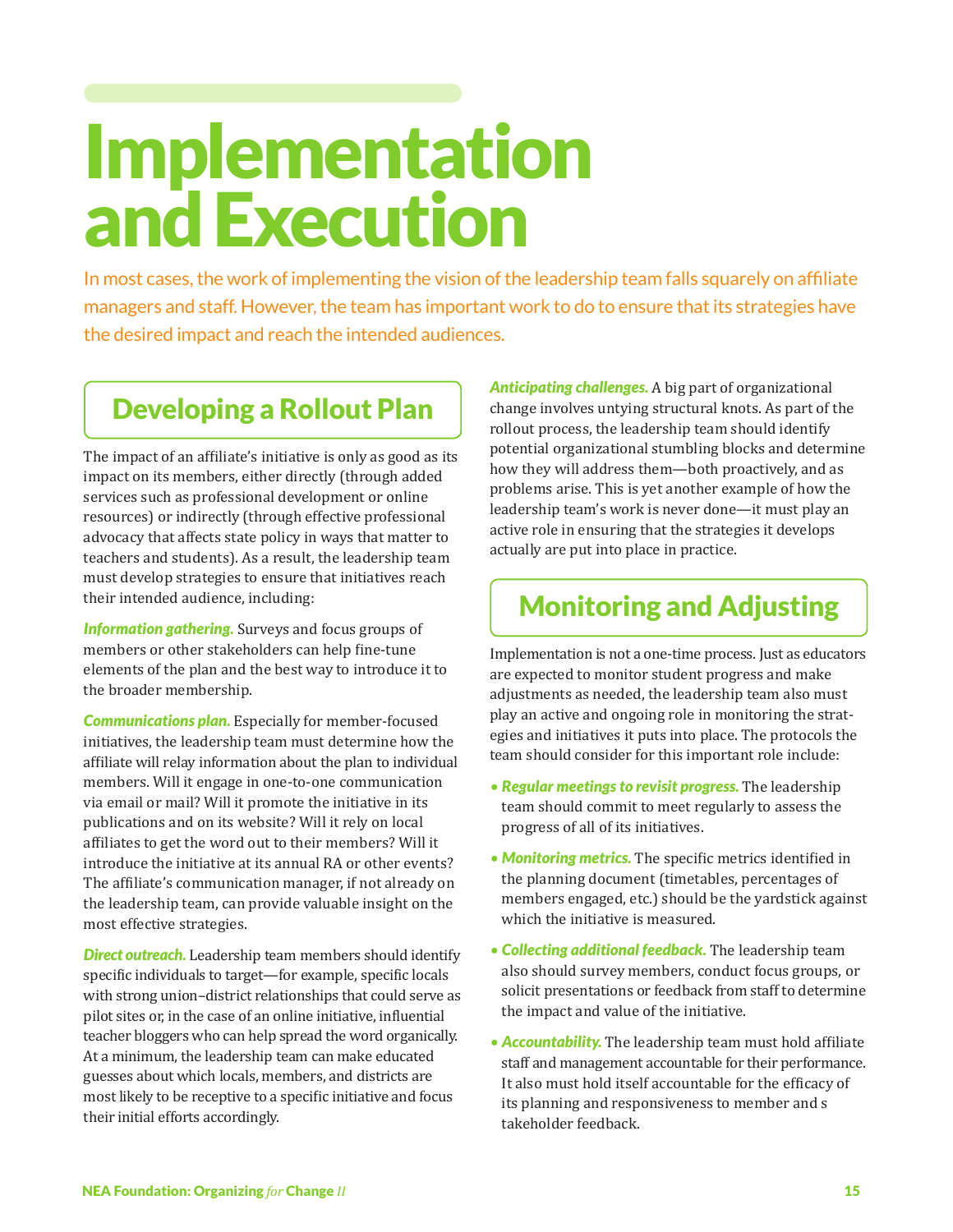• *Making mid-course adjustments.* It may not be possible to anticipate changes to plans in advance, but the leadership team should determine how it will make decisions about significant mid-course corrections, including scaling up or curtailing programs based on the metrics or feedback from members.

Again, it's important to think of the work of the leadership team not as managing discrete projects, but an ongoing process. The team's charge extends far beyond shepherding discrete initiatives from conception through implementation and ongoing monitoring. By creating a sustainable structure for organizational improvement, the team can drive change at all levels of the affiliate, creating a virtuous cycle that improves its overall health and sustainability—and more importantly, its continuing relevance to members and education as a whole in a changing world.

# **Conclusion**

As with all organizations, affiliate organizational health can be the key to long-term sustainability. For unions, a heightened emphasis on professional advocacy around issues of teaching and learning is a key to maintaining relevance in a climate where collective bargaining and union rights continue to be eroded.

This report serves as a road map to think about the process of transformational change without making specific recommendations about what those changes should be. The box at right includes a few common scenarios and the kinds of strategies that are made possible by focusing first on organizational capacity, but they should not be seen as a road map for change. The process itself is the road map from which the greatest needs for your affiliate and its members—and the solutions to address them—ultimately will emerge.

A road map advising you to avoid road maps is an unusual thing. But genuine organizational transformation is far more unusual—and uncommon—than typical efforts to reorganize and restructure. It requires a higher level of commitment at all levels of the organization. The challenges are great, and the responsibilities placed directly on leaders are significant. But when done right, the rewards are nothing less than a stronger, more nimble, and more responsive organization that is fully committed to teaching and learning—and to its members.

### Scenarios and Strategies

#### Field Transformation

*The challenge:* Field staff is not aligned with or accountable to affiliate objectives focused on professional issues.

*Possible strategies:* Create oversight roles, rewrite job descriptions to include professional advocacy, restructure field operations to include specialized roles.

#### Affiliate Restructuring

*The challenge:* Affiliate staff roles and responsibilities don't offer sufficient capacity to address professional issues.

*Possible strategies:* Revise mission, vision and goals to emphasize professional advocacy; develop new staff roles aligned to the vision; identify opportunities for professional growth to help staff grow into these roles

#### Direct Member Engagement

*The challenge:* Members don't feel connected to the state affiliate; more importantly, many don't see the value of union membership as bargaining rights erode.

*Possible strategies:* Create surveys, listening tours, and focus groups to listen to what teachers want—and then deliver.

#### Professional Development

*The challenge:* Members lack professional support or information about state initiatives or changes to curriculum.

*Possible strategies:* Leverage expertise of in-house staff and members to create professional development that can be distributed online and scaled statewide.

#### Building External Coalitions

*The challenge:* Hostile policy or political climate; attacks on collective bargaining or other union activities.

*Possible strategies:* Identify stakeholders in public education, including traditional union critics, and identify opportunities to engage in areas of common ground.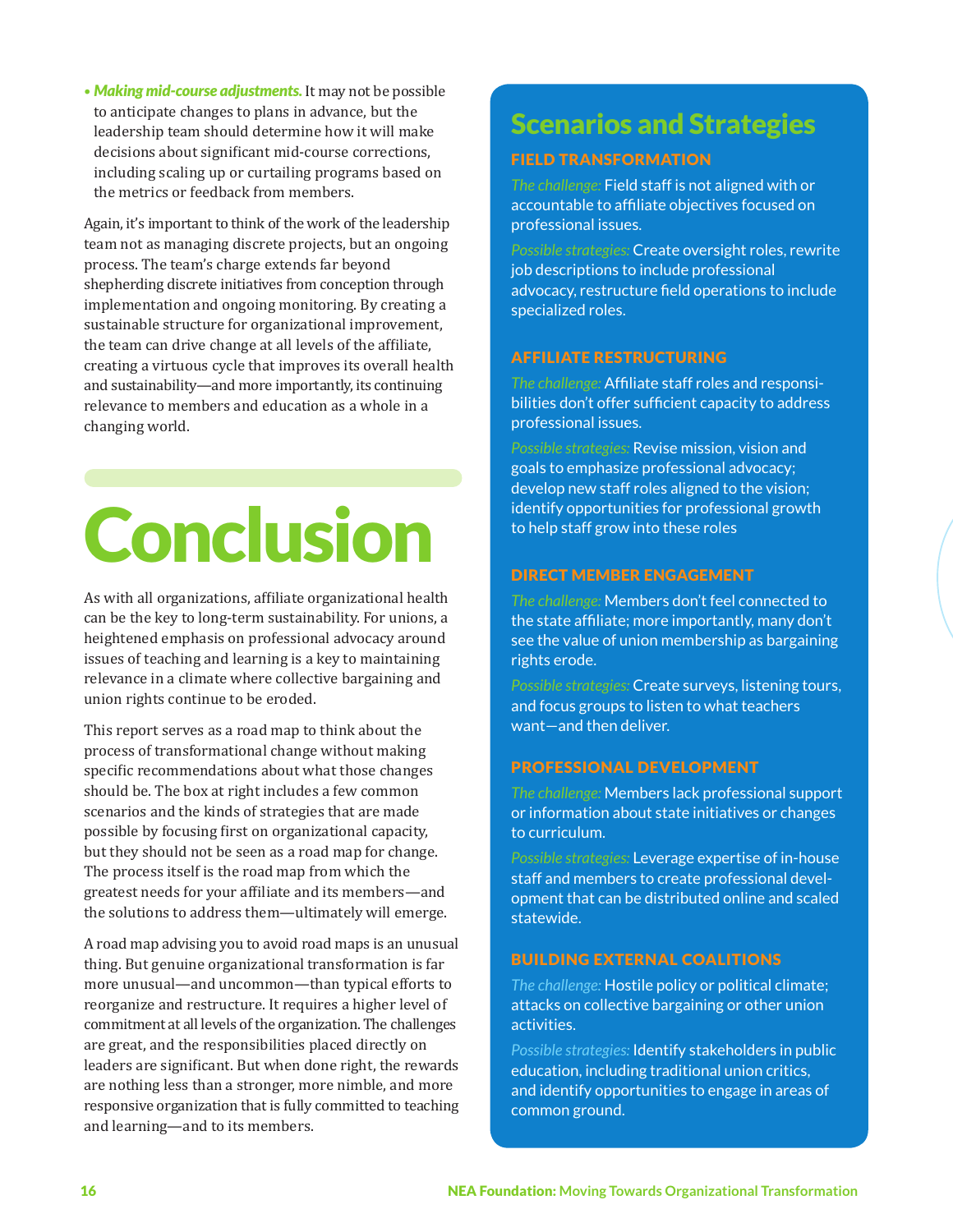